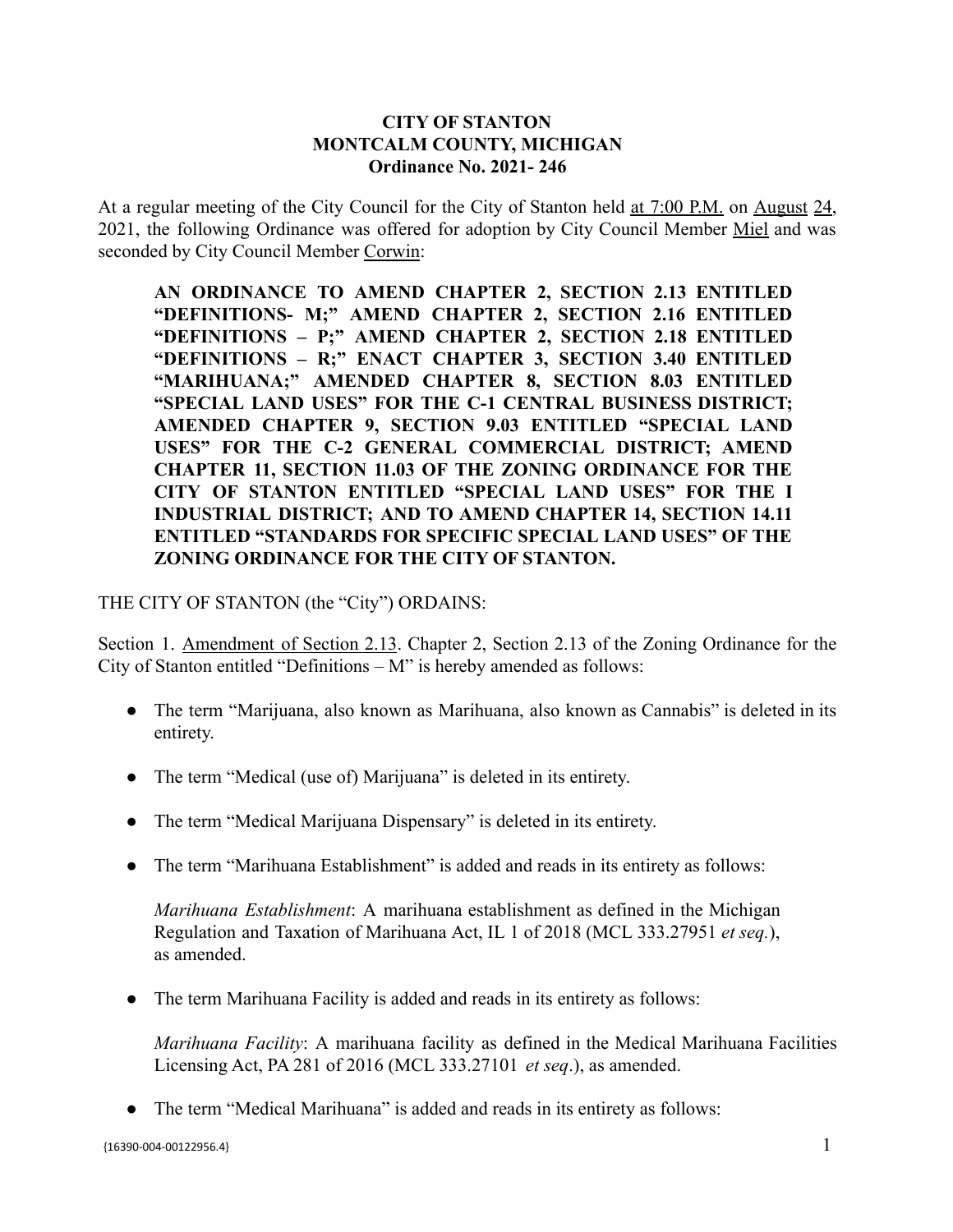*Medical Marihuana*: Marihuana as defined in the Medical Marihuana Facilities Licensing Act, PA 281 of 2016 (MCL 333.27101 *et seq*.), as amended.

• The term "Medical Marihuana Grower" is added and reads in its entirety as follows:

*Medical Marihuana Grower*: A grower as defined in the Medical Marihuana Facilities Licensing Act, PA 281 of 2016 (MCL 333.27101 *et seq*.), as amended.

• The term "Medical Marihuana Processor" is added and reads in its entirety as follows:

*Medical Marihuana Processor*: A processor as defined in the Medical Marihuana Facilities Licensing Act, PA 281 of 2016 (MCL 333.27101 *et seq*.), as amended.

• The term "Medical Marihuana Provisioning Center" is added and reads in its entirety as follows:

*Medical Marihuana Provisioning Center*: A provisioning center as defined in the Medical Marihuana Facilities Licensing Act, PA 281 of 2016 (MCL 333.27101 *et seq*.), as amended.

• The term "Medical Marihuana Safety Compliance Facility" is added and reads in its entirety as follows:

*Medical Marihuana Safety Compliance Facilit*y: A safety compliance facility as defined in the Medical Marihuana Facilities Licensing Act, PA 281 of 2016 (MCL 333.27101 *et seq*.), as amended.

• The term "Medical Marihuana Secure Transporter" is added and reads in its entirety as follows:

*Medical Marihuana Secure Transporter*: A secure transporter as defined in the Medical Marihuana Facilities Licensing Act, PA 281 of 2016 (MCL 333.27101 *et seq*.), as amended.

[The remainder of Section 2.13 Definitions – M is unchanged]

Section 2. Amendment of Section 2.16. Chapter 2, Section 2.16 of the Zoning Ordinance for the City of Stanton entitled "Definitions  $-P$ " is hereby amended as follows:

● The term "Patient Qualifying (Qualified Patient) " is deleted in its entirety.

[The remainder of Section 2.16 Definitions  $-P$  is unchanged]

Section 3. Amendment of Section 2.18. Chapter 2, Section 2.18 of the Zoning Ordinance for the City of Stanton entitled "Definitions  $-R$ " is hereby amended as follows:  $\{16390-004-00122956.4\}$  2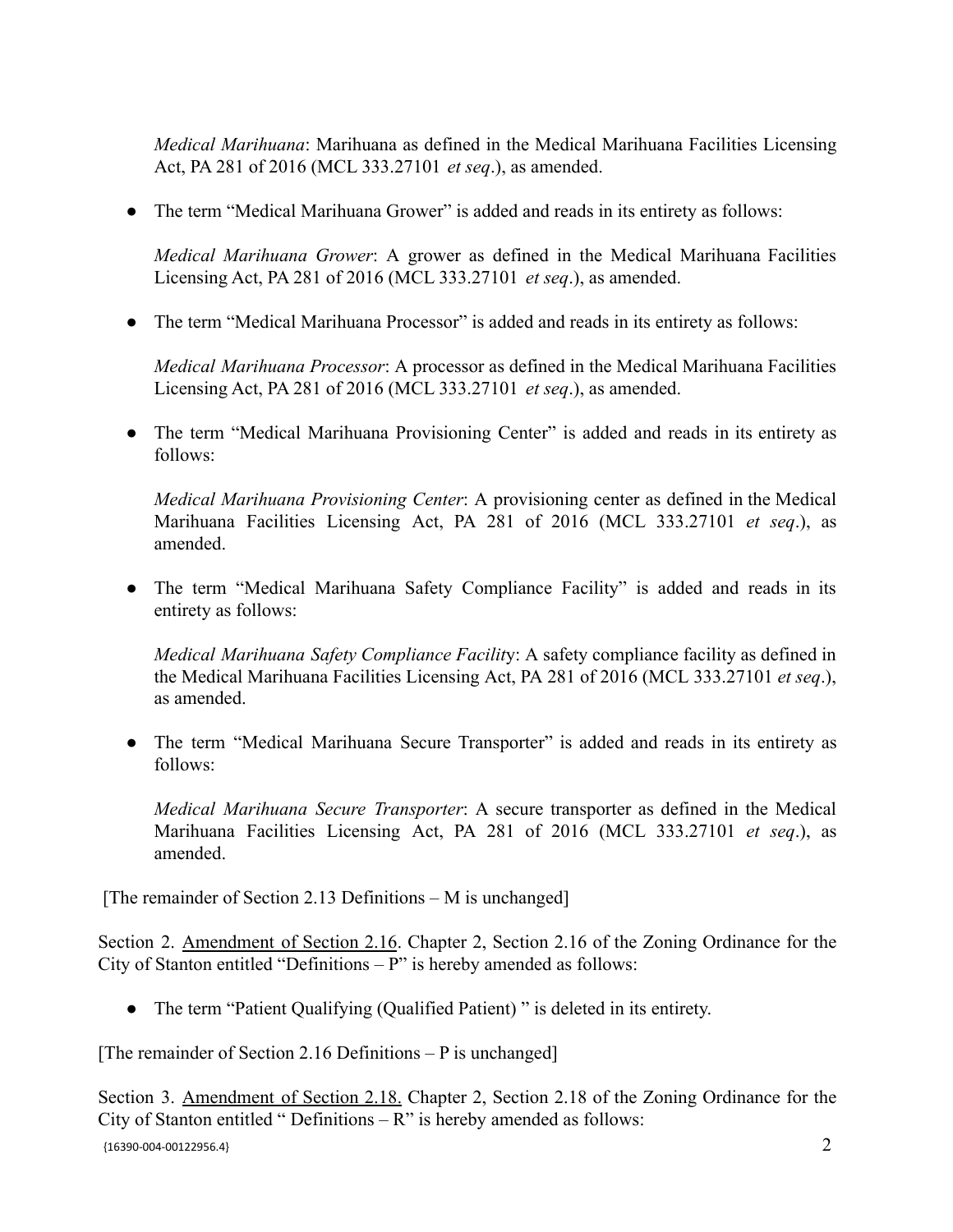• The term "Recreational Marihuana" is added and reads in its entirety as follows:

*Recreational Marihuana*: Marihuana as defined in the Michigan Regulation and Taxation of Marihuana Act, IL 1 of 2018 (MCL 333.27951 *et seq.*), as amended.

• The term "Recreational Marihuana Grower" is added and reads in its entirety as follows:

*Recreational Marihuana Grower*: A marihuana grower as defined in the Michigan Regulation and Taxation of Marihuana Act, IL 1 of 2018 (MCL 333.27951 *et seq.*), as amended.

• The term "Recreational Marihuana Processor" is added and reads in its entirety as follows:

*Recreational Marihuana Processor*: A marihuana processor as defined in the Michigan Regulation and Taxation of Marihuana Act, IL 1 of 2018 (MCL 333.27951 *et seq.*), as amended.

• The term "Recreational Marihuana Retailer" is added and reads in its entirety as follows:

*Recreational Marihuana Retailer*: A marihuana retailer as defined in the Michigan Regulation and Taxation of Marihuana Act, IL 1 of 2018 (MCL 333.27951 *et seq.*), as amended.

• The term "Recreational Marihuana Safety Compliance Facility" is added and reads in its entirety as follows:

*Recreational Marihuana Safety Compliance Facility*: A marihuana safety compliance facility as defined in the defined in the Michigan Regulation and Taxation of Marihuana Act, IL 1 of 2018 (MCL 333.27951 *et seq.*), as amended

• The term "Recreational Marihuana Secure Transporter" is added and reads in its entirety as follows:

*Recreational Marihuana Secure Transporter*: A marihuana secure transporter as defined in the defined in the Michigan Regulation and Taxation of Marihuana Act, IL 1 of 2018 (MCL 333.27951 *et seq.*), as amended

[The remainder of Section 2.18 Definitions – R is unchanged]

Section 4. Enaction of Section 3.40. Chapter 3, Section 3.40 of the Zoning Ordinance for the City of Stanton is hereby enacted and reads in its entirety as follows:

Section 3.40 Marihuana.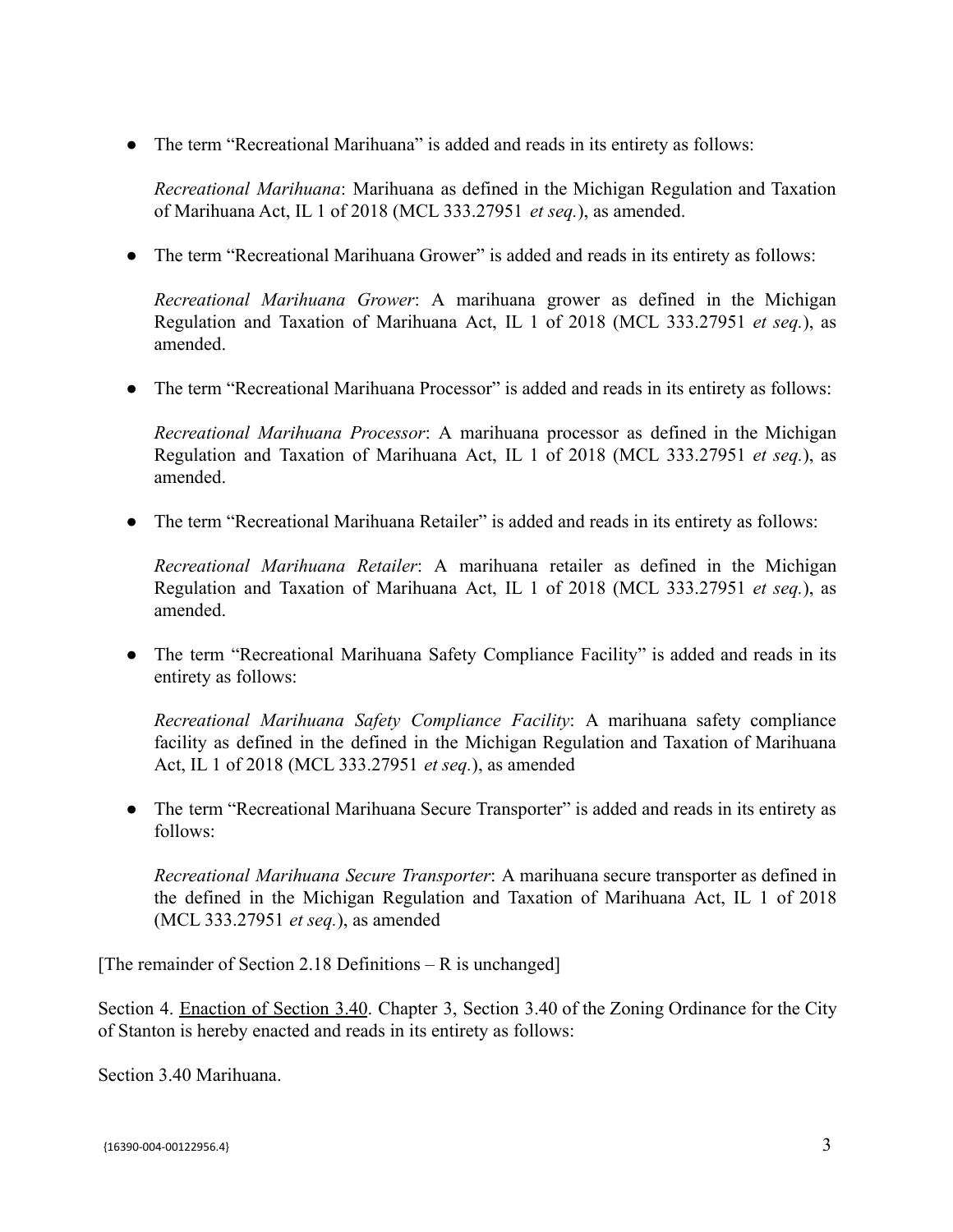- a) Marihuana Establishments are prohibited unless specifically authorized by and operated in compliance with this Zoning Ordinance.
- b) Marihuana Facilities are prohibited unless specifically authorized by and operated in compliance with this Zoning Ordinance.

Section 5. Amendment of Section 8.03. Chapter 8, Section 8.03 of the Zoning Ordinance for the City of Stanton entitled "Special Land Uses" for the C-1 Central Business District is hereby amended and reads in its entirety as follows:

- a) Automobile service repair facilities which perform such services as tire sales and installation; oil changes; brake, shocks and exhaust work; engine analysis and tune-ups; front end alignments; heating and air conditioning repair and similar minor vehicle repair services but not including body shops.
- b) Bed and Breakfasts.
- c) Daycare facility/child care centers.
- d) Drive-in businesses including banks, drive-in restaurants and other retail food establishments, dry cleaning pickup stations, pharmacies, or similar personal services.
- e) Essential Public Service Structures and Buildings per Section 3.17.
- f) Fraternal or social clubs or lodges.
- g) Gas station/convenience stores with or without restaurants.
- h) Hotels and motels
- i) Indoor commercial recreation facilities such as indoor theaters, bowling alleys, indoor skating rinks, tennis and handball courts, but excluding firearm and archery ranges.
- j) Medical Marihuana Provisioning Centers.
- k) Mortuaries and funeral homes
- l) Recreational Marihuana Retailers.
- m) Repair and service establishments including but not limited to lawn mower repair, snowmobile repair, boat repair or air conditioner repair shops that are operated in conjunction with a retail business.
- n) Restaurants and other retail food establishments which permit the consumption of alcoholic beverages on the premises, or which permit dancing or live entertainment. The production of alcoholic beverages on the premises for consumption on the premises is permitted provided this is accessory to the restaurant use.
- o) Wind Energy Systems over 35 feet in height per Section 3.39.
- p) Wireless Communication Towers and Antennas Section 3.32.

Section 6. Amendment of Section 9.03. Chapter 9, Section 9.03 of the Zoning Ordinance for the City of Stanton entitled "Special Land Uses" for the C-2 General Commercial District is hereby amended and reads in its entirety as follows:

- a) Auto detailing which involves the indoor washing of vehicles, including interior cleaning, application of graphics and pin striping of the exterior and minor touch-up painting.
- b) Automatic and self-serve vehicle wash facilities.
- c) Banquet halls, reception centers, performing arts auditoriums or similar places of assembly.
- d) Body shops, wrecker services, vehicle repair facilities.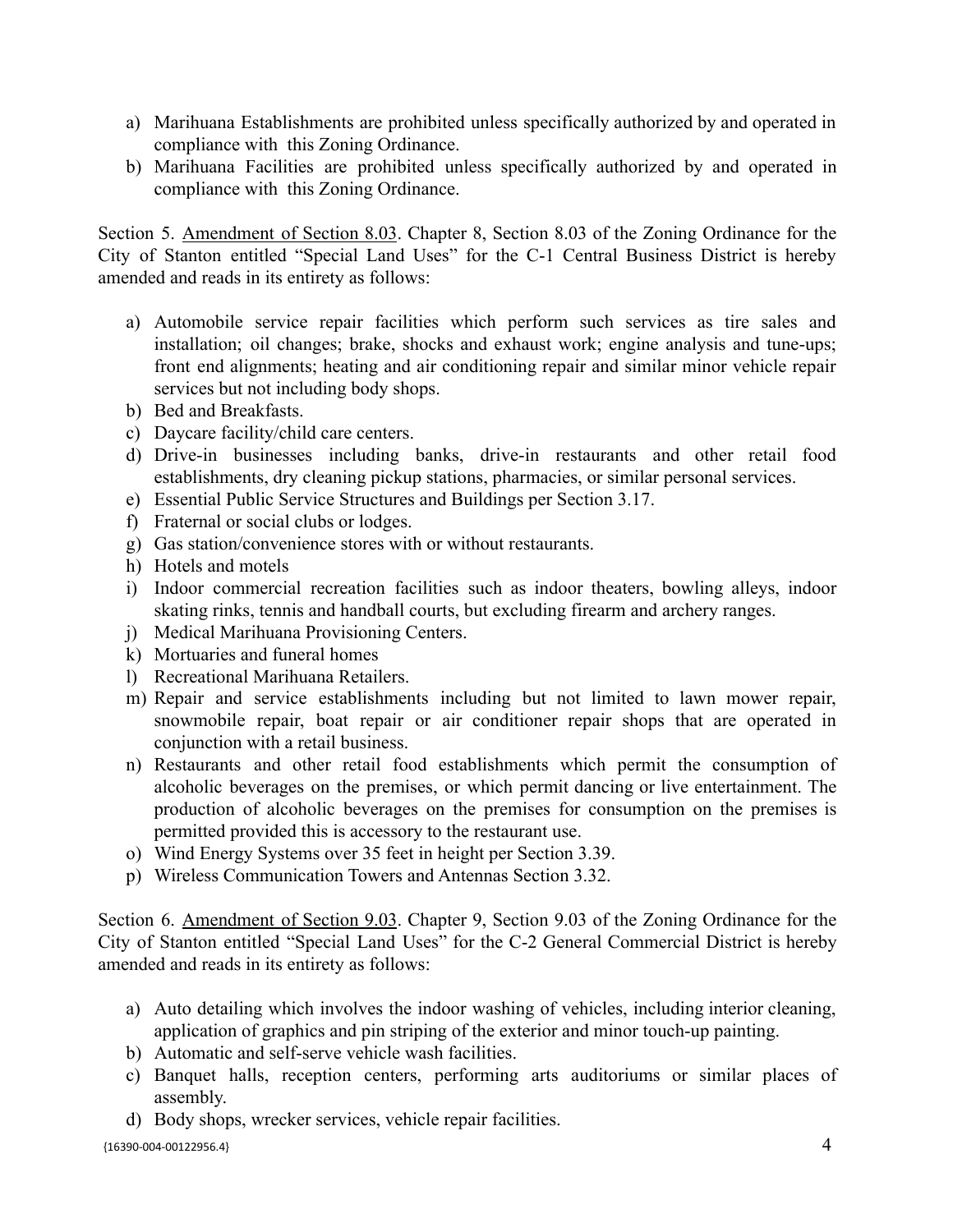- e) Building contractors such as painters, plumbers, electrical, cement, heating and air conditioning, fencing, and similar uses provided that any materials or equipment kept outside shall be screened from the view of nearby properties and roadways.
- f) Commercial kennels.
- g) Essential Public Service Structures and Buildings per Section 3.17.
- h) Housing for the elderly including retirement housing, assisted living and nursing facilities.
- i) Indoor gun and archery ranges.
- j) Machine shops.
- k) Medical Marihuana Provisioning Centers.
- l) Medical Marihuana Safety Compliance Facilities.
- m) Medical Marihuana Secure Transporters.
- n) Mini-warehouse and self-storage facilities.
- o) Open air businesses, including building materials, supplies, and similar uses. Open air businesses including, but not limited to: the sale of motor vehicles, farm implements, lawn and garden equipment sales and service, motor homes, mobile homes, mobile or modular homes, including building materials, supplies, and similar uses.
- p) Outdoor commercial recreation establishments such as miniature golf, go cart tracks, golf driving ranges, batting cages and athletic fields.
- q) Park and ride lots operated by a public agency.
- r) Recreational Marihuana Retailers.
- s) Recreational Marihuana Safety Compliance Facilities.
- t) Recreational Marihuana Secure Transporters.
- u) Tool and die establishments.
- v) Wholesale distribution and display of landscaping products such as mulch, woodchips, sod, dirt, and plant material and yard accessories.
- w) Wind Energy Systems over 35 feet in height per Section 3.39.
- x) Wireless Communication Towers and Antennas Section 3.32.

Section 7. Amendment of Section 11.03. Chapter 11, Section 11.03 of the Zoning Ordinance for the City of Stanton entitled "Special Land Uses" for the I Industrial District is hereby amended and reads in its entirety as follows:

- (a) Adult uses.
- (b) Airports and landing fields.
- (c) Crematoriums.
- (d) Establishments which produce alcoholic beverages primarily for distribution off site and which also engage in one or more of the following as a small percentage of the overall sales of the business and which devote a small portion of the square footage of the building to the following:
	- 1) The retail sale of alcoholic beverages produced on site to the general public for consumption on the site and/or on a retail take-out basis including the limited sale of snacks, pre-packaged foods, and non-alcoholic beverages.
	- 2) Conducting tours for the general public of the facility.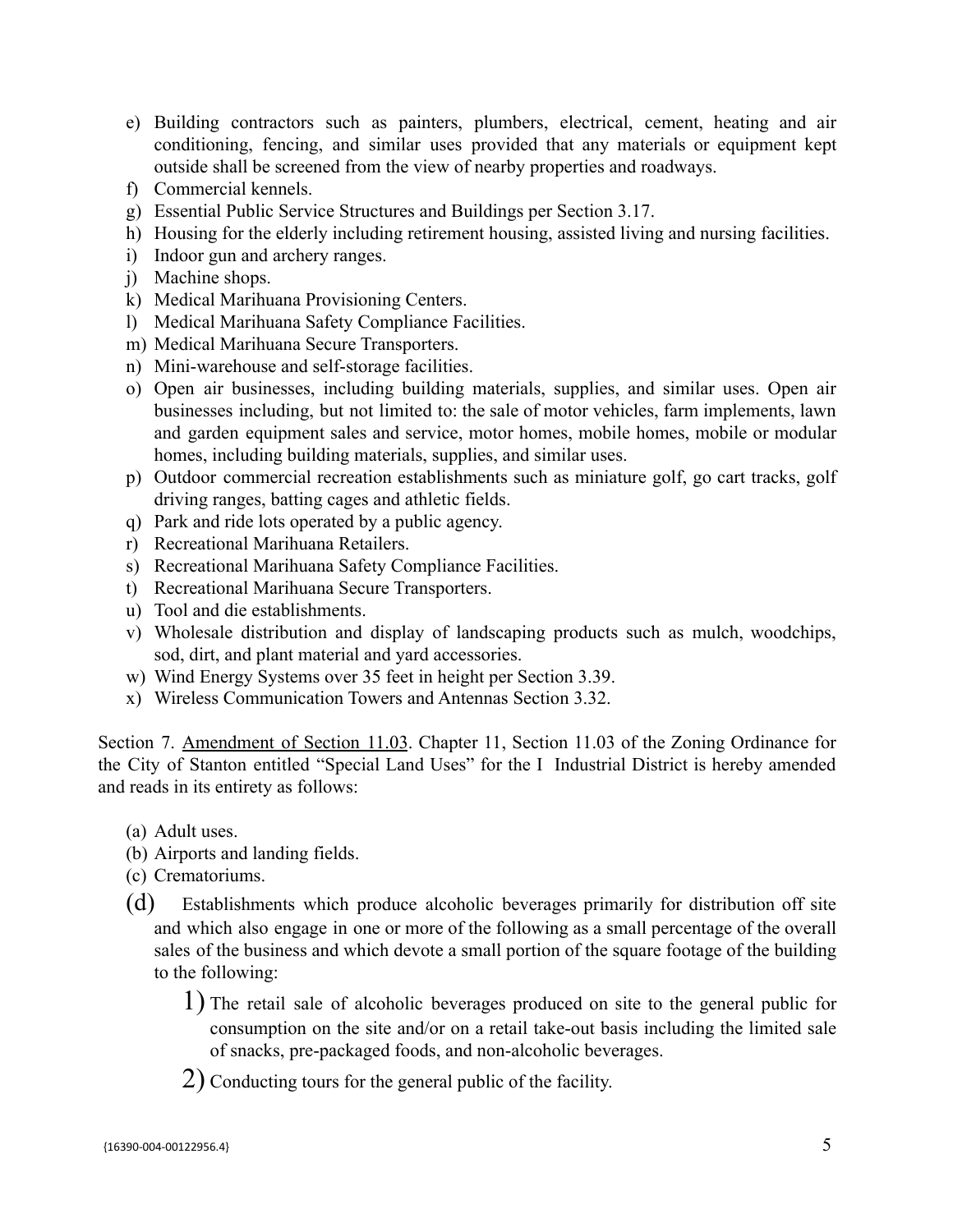- 3) The retail sale of items related to the company and its products such as glasses, posters, and clothing.
- (e) Heating and electric power generating plants.
- (f) Lumberyards.
- (g) Manufacturing, compounding, processing, packaging, treating, assembling and bulk storage of

1) Chemical products such as paint enamels, wood chemicals agricultural and allied chemicals.

- 2) Rubber manufacturing or reclaiming, such as tires, tubes, footwear.
- 3) Stone, clay, glass, cement, brick, pottery, abrasive, tile and related products.

4) Primary metal industries, including blast furnaces, steel works, foundries, smelting or refining of nonferrous metals or alloys rolling and extruding.

- 5) Fabricated metal manufacturing, including ordnance, engines, machinery, electrical equipment, metal stamping, wire products and structural metal products.
- (h) Medical Marihuana Growers (any class).
- (i) Medical Marihuana Processors.
- (j) Medical Marihuana Provisioning Centers.
- (k) Medical Marihuana Safety Compliance Facilities.
- (l) Medical Marihuana Secure Transporter.
- (m)Mining, processing, and transporting of stone, sand, or gravel aggregate.
- (n) Petroleum refining, paving materials, roofing materials and other related industries.
- (o) Pulp and paper manufacturing.
- (p) Recreational Marihuana Growers (any class).
- (q) Recreational marihuana Retailers.
- (r) Recreational Marihuana Safety Compliance Facilities.
- (s) Recreational Marihuana Secure Transporters.
- (t) Refuse and garbage incinerators.
- (u) Sale/rental and display of the following: temporary mobile storage units (pods) and temporary refuse collection units; farm and garden products including fencing and equipment; pre-cast concrete products; utility trailers, animal trailers, and similar trailers; and granite or marble or similar products or raw materials.
- (v) Salvage yards and recycling facilities.
- (w)Slaughter house, rendering plant.
- (x) Solid waste processing facility, including composting as an incidental use.
- (y) Waste treatment facilities.
- (z) Water supply and treatment facilities.

Section 8. Amendment of Section 14.11. Chapter 14, Section 14.11 of the Zoning Ordinance for the City of Stanton entitled "Standards for Specific Special Land Uses" is hereby amended by the addition of the following:

- j) Medical Marihuana Grower.
	- 1) Light used for the cultivation or processing of medical marihuana cannot be visible from outside the marihuana grow facility.
	- 2) All cultivation must take place inside of permanent building.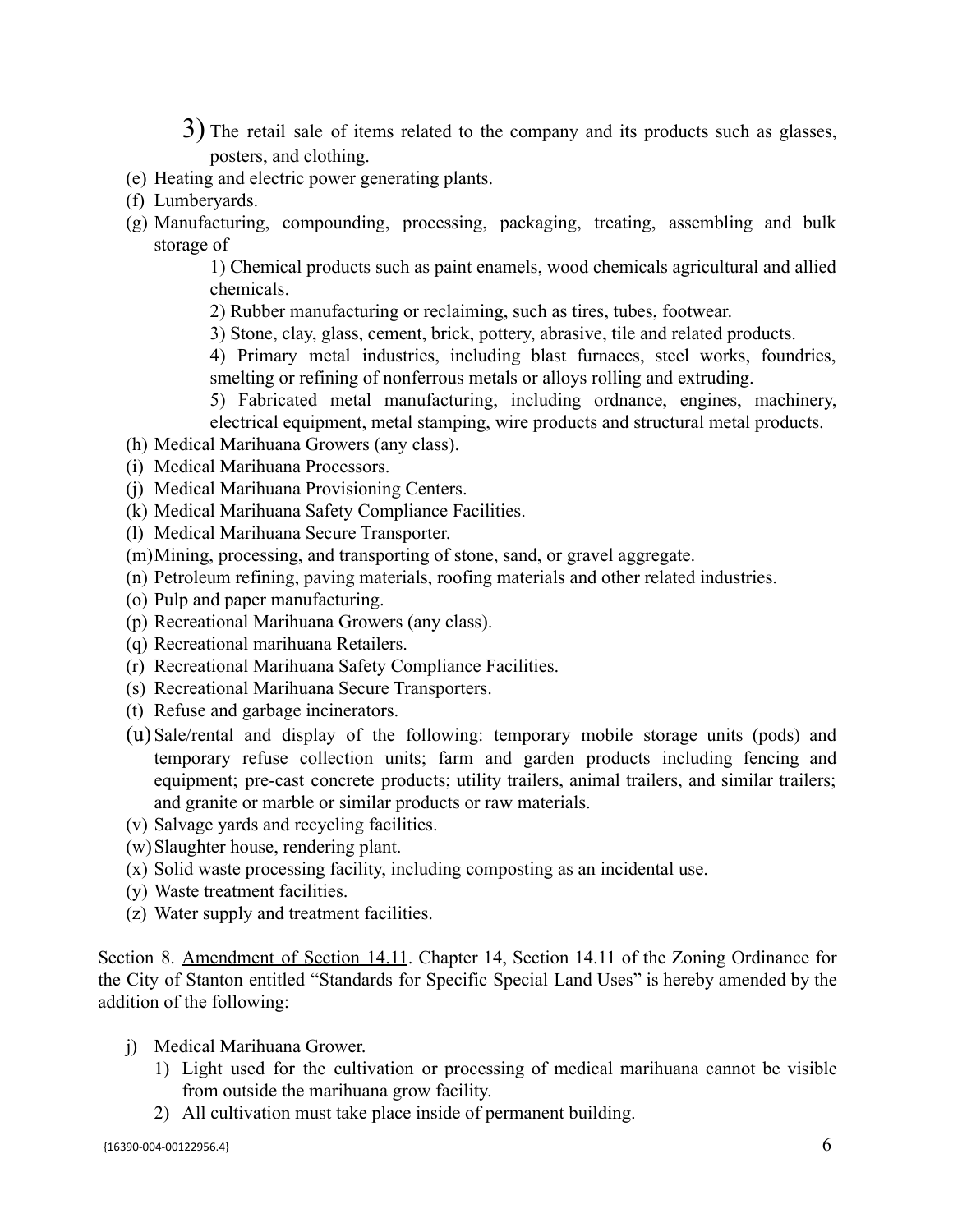- 3) Odor Emissions.
	- i. The marihuana grow facility must be equipped with an activated carbon filtration system or other similar filtration system that prevents smoke, odor, debris, dust, fluids, and other substances relating to the operation of the marihuana facility (including but not limited to the cultivation and processing of medical marihuana) from being detectable outside of the marihuana facility. The standard for the detection of smoke, odor, debris, dust, fluids, or other substances relating to the operation of the marihuana grow facility will be that of a reasonable person with normal sensory sensitivities.
	- ii. Negative air pressure must be maintained inside the marihuana grow facility.
- 4) Cannot be located within 1000 feet of an educational institution to include but not limited to: preschool; primary, or secondary school; college or university; vocational school; or trade school. Distance is measured as the shortest straight-line distance between lots.
- 5) The exterior appearance of a marihuana grow facility must at all times remain compatible with the exterior appearance of buildings already constructed or under construction within the immediate area and must at all times be maintained so as to prevent blight, deterioration, or substantial diminishment or impairment of property values within the immediate area.
- k) Medical Marihuana Processor.
	- 1) Odor Emissions.
		- i. The marihuana processor facility must be equipped with an activated carbon filtration system or other similar filtration system that prevents smoke, odor, debris, dust, fluids, and other substances relating to the operation of the marihuana facility (including but not limited to the processing of medical marihuana) from being detectable outside of the marihuana facility. The standard for the detection of smoke, odor, debris, dust, fluids, or other substances relating to the operation of the marihuana processor facility will be that of a reasonable person with normal sensory sensitivities.
		- ii. Negative air pressure must be maintained inside the marihuana processor facility.
	- 2) Cannot be located within 1000 feet of an educational institution to include but not limited to: preschool; primary, or secondary school; college or university; vocational school; or trade school. Distance is measured as the shortest straight-line distance between lots.
	- 3) The exterior appearance of a marihuana processor facility must at all times remain compatible with the exterior appearance of buildings already constructed or under construction within the immediate area and must at all times be maintained so as to prevent blight, deterioration, or substantial diminishment or impairment of property values within the immediate area.
- l) Medical Marihuana Provisioning Center.
	- 1) Odor Emissions.
		- i. The marihuana provisioning center must be equipped with an activated carbon filtration system or other similar filtration system that prevents smoke, odor,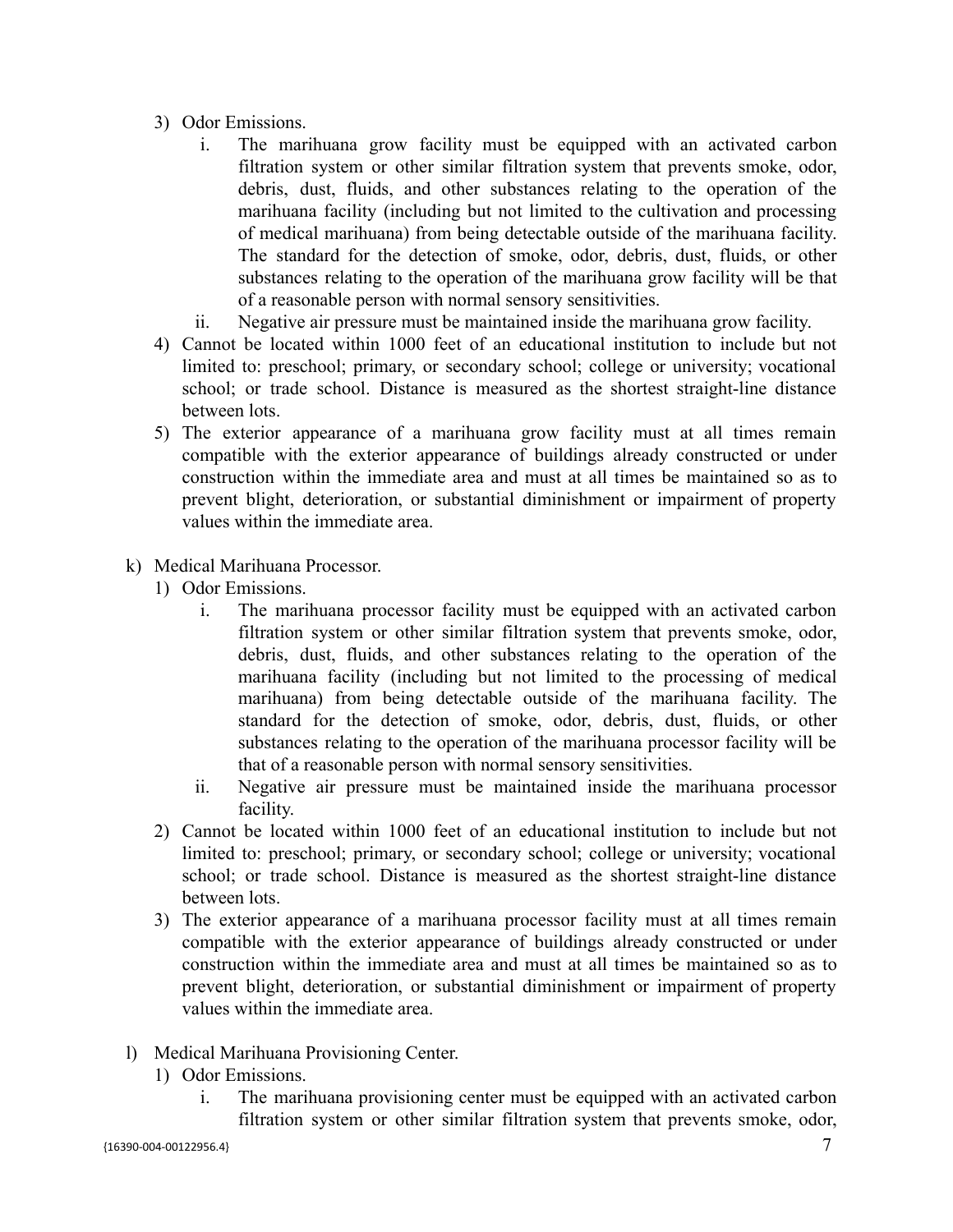debris, dust, fluids, and other substances relating to the operation of the provisioning center from being detectable outside of the provisioning center. The standard for the detection of smoke, odor, debris, dust, fluids, or other substances relating to the operation of the marihuana provisioning center will be that of a reasonable person with normal sensory sensitivities.

- ii. Negative air pressure must be maintained inside the marihuana provisioning center.
- 2) Cannot be located within 1000 feet of an educational institution to include but not limited to: preschool; primary, or secondary school; college or university; vocational school; or trade school. Distance is measured as the shortest straight-line distance between lots.
- 3) The exterior appearance of the marihuana provisioning center must at all times remain compatible with the exterior appearance of buildings already constructed or under construction within the immediate area and must at all times be maintained so as to prevent blight, deterioration, or substantial diminishment or impairment of property values within the immediate area.
- 4) The marihuana provisioning center may only be open to the public from the hours of  $7:00 \text{ am} - 10:00 \text{ pm}.$
- 5) The marihuana provisioning center cannot have a walk-up window, or drive-thru service, or drive-in service.
- m) Medical Marihuana Safety Compliance Facility.
	- 1) Odor Emissions.
		- i. The marihuana safety compliance facility must be equipped with an activated carbon filtration system or other similar filtration system that prevents smoke, odor, debris, dust, fluids, and other substances relating to the operation of the marihuana facility from being detectable outside of the marihuana facility. The standard for the detection of smoke, odor, debris, dust, fluids, or other substances relating to the operation of the marihuana safety compliance facility will be that of a reasonable person with normal sensory sensitivities.
		- ii. Negative air pressure must be maintained inside the marihuana safety compliance facility.
	- 2) Cannot be located within 1000 feet of an educational institution to include but not limited to: preschool; primary, or secondary school; college or university; vocational school; or trade school. Distance is measured as the shortest straight-line distance between lots.
	- 3) The exterior appearance of the marihuana safety compliance facility must at all times remain compatible with the exterior appearance of buildings already constructed or under construction within the immediate area and must at all times be maintained so as to prevent blight, deterioration, or substantial diminishment or impairment of property values within the immediate area.
- n) Medical Marihuana Secure Transporter.
	- 1) Cannot be located within 1000 feet of an educational institution to include but not limited to: preschool; primary, or secondary school; college or university; vocational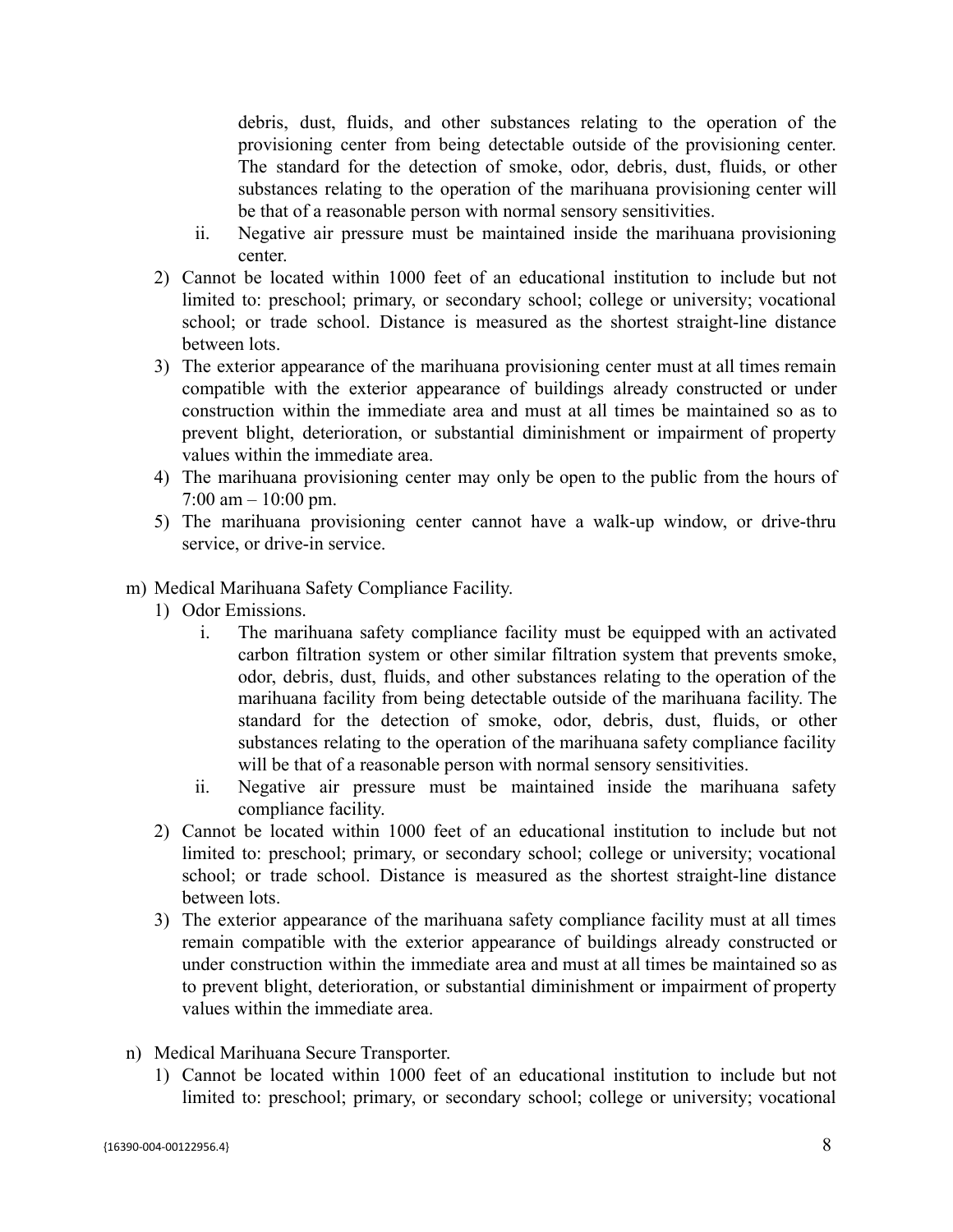school; or trade school. Distance is measured as the shortest straight-line distance between lots.

- 2) The exterior appearance of the marihuana secure transporter facility must at all times remain compatible with the exterior appearance of buildings already constructed or under construction within the immediate area and must at all times be maintained so as to prevent blight, deterioration, or substantial diminishment or impairment of property values within the immediate area.
- o) Recreational Marihuana Grower
	- 1) Light used for the cultivation or processing of recreational marihuana cannot be visible from outside the marihuana grow establishment.
	- 2) All cultivation and processing must take place inside of a permanent building.
	- 3) Odor Emissions.
		- i. The marihuana grow establishment must be equipped with an activated carbon filtration system or other similar filtration system that prevents smoke, odor, debris, dust, fluids, and other substances relating to the operation of the marihuana facility (including but not limited to the cultivation and processing of medical marihuana) from being detectable outside of the marihuana establishment. The standard for the detection of smoke, odor, debris, dust, fluids, or other substances relating to the operation of the marihuana grow establishment will be that of a reasonable person with normal sensory sensitivities.
		- ii. Negative air pressure must be maintained inside the marihuana grow establishment.
	- 4) Cannot be located within 1000 feet of an educational institution to include but not limited to: preschool; primary, or secondary school; college or university; vocational school; or trade school. Distance is measured as the shortest straight-line distance between lots.
	- 5) The exterior appearance of a marihuana grow establishment must at all times remain compatible with the exterior appearance of buildings already constructed or under construction within the immediate area and must at all times be maintained so as to prevent blight, deterioration, or substantial diminishment or impairment of property values within the immediate area.
- p) Recreational Marihuana Retailer
	- 1) Odor Emissions.
		- i. The marihuana retailer establishment must be equipped with an activated carbon filtration system or other similar filtration system that prevents smoke, odor, debris, dust, fluids, and other substances relating to the operation of the provisioning center from being detectable outside of the marihuana retailer. The standard for the detection of smoke, odor, debris, dust, fluids, or other substances relating to the operation of the marihuana retailer establishment will be that of a reasonable person with normal sensory sensitivities.
		- ii. Negative air pressure must be maintained inside the marihuana retailer.
	- 2) Cannot be located within 1000 feet of an educational institution to include but not limited to: preschool; primary, or secondary school; college or university; vocational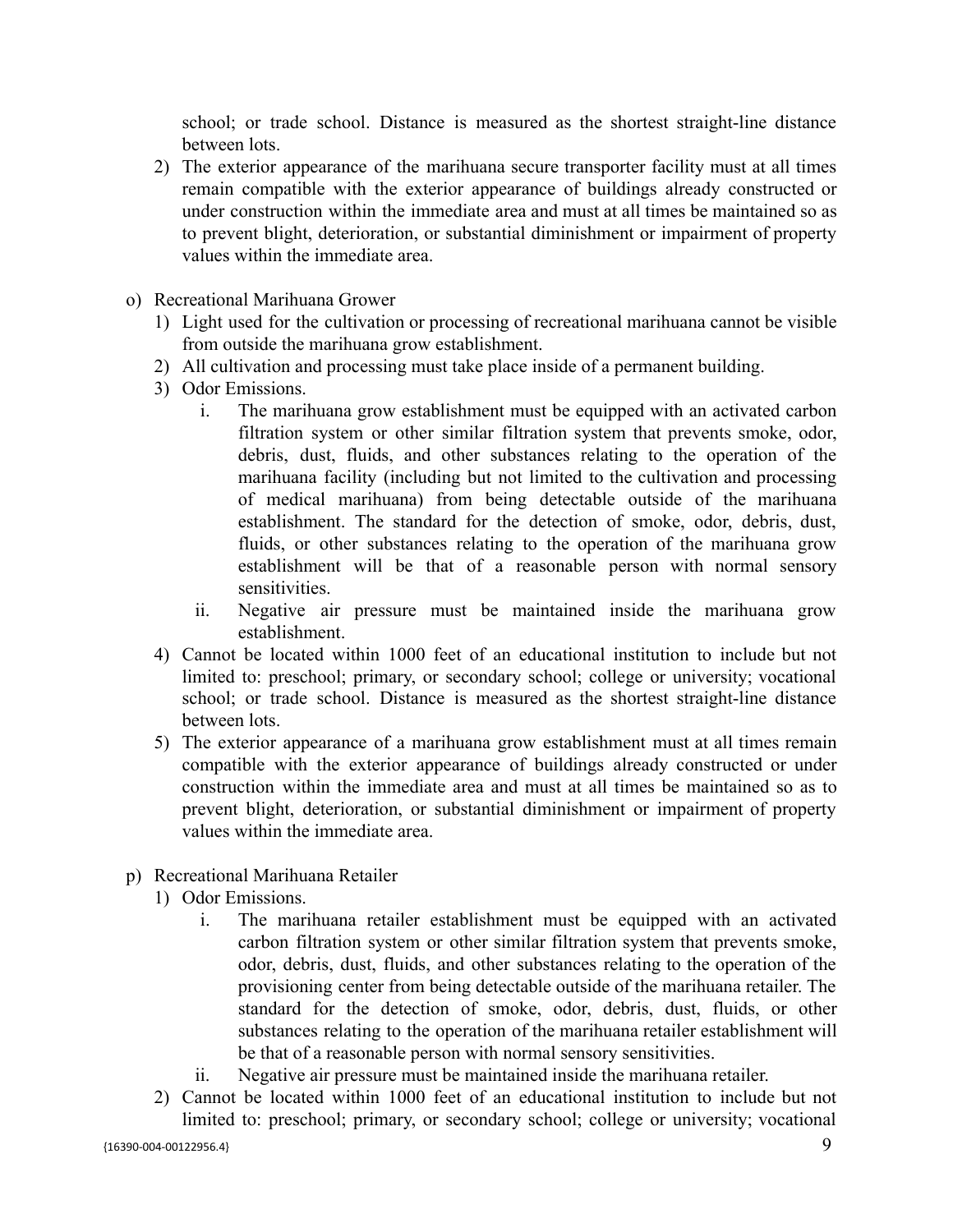school; or trade school. Distance is measured as the shortest straight-line distance between lots.

- 3) The exterior appearance of the marihuana retailer establishment must at all times remain compatible with the exterior appearance of buildings already constructed or under construction within the immediate area and must at all times be maintained so as to prevent blight, deterioration, or substantial diminishment or impairment of property values within the immediate area.
- 4) The marihuana retailer establishment may only be open to the public from the hours of 7:00 am – 10:00 pm.
- 5) The marihuana retailer establishment cannot have a walk-up window, drive-thru service, or drive-in service.
- q) Recreational Marihuana Safety Compliance Facility.
	- 1) Odor Emissions.
		- i. The marihuana safety compliance facility must be equipped with an activated carbon filtration system or other similar filtration system that prevents smoke, odor, debris, dust, fluids, and other substances relating to the operation of the marihuana facility from being detectable outside of the marihuana facility. The standard for the detection of smoke, odor, debris, dust, fluids, or other substances relating to the operation of the marihuana safety compliance facility will be that of a reasonable person with normal sensory sensitivities.
		- ii. Negative air pressure must be maintained inside the marihuana safety compliance facility.
	- 2) Cannot be located within 1000 feet of an educational institution to include but not limited to: preschool; primary, or secondary school; college or university; vocational school; or trade school. Distance is measured as the shortest straight-line distance between lots.
	- 3) The exterior appearance of the marihuana safety compliance facility must at all times remain compatible with the exterior appearance of buildings already constructed or under construction within the immediate area and must at all times be maintained so as to prevent blight, deterioration, or substantial diminishment or impairment of property values within the immediate area.
- r) Recreational Marihuana Secure Transporter
	- 1) Cannot be located within 1000 feet of an educational institution to include but not limited to: preschool; primary, or secondary school; college or university; vocational school; or trade school. Distance is measured as the shortest straight-line distance between lots.
	- 2) The exterior appearance of the marihuana secure transporter establishment must at all times remain compatible with the exterior appearance of buildings already constructed or under construction within the immediate area and must at all times be maintained so as to prevent blight, deterioration, or substantial diminishment or impairment of property values within the immediate area.

## Section 9. Conflict.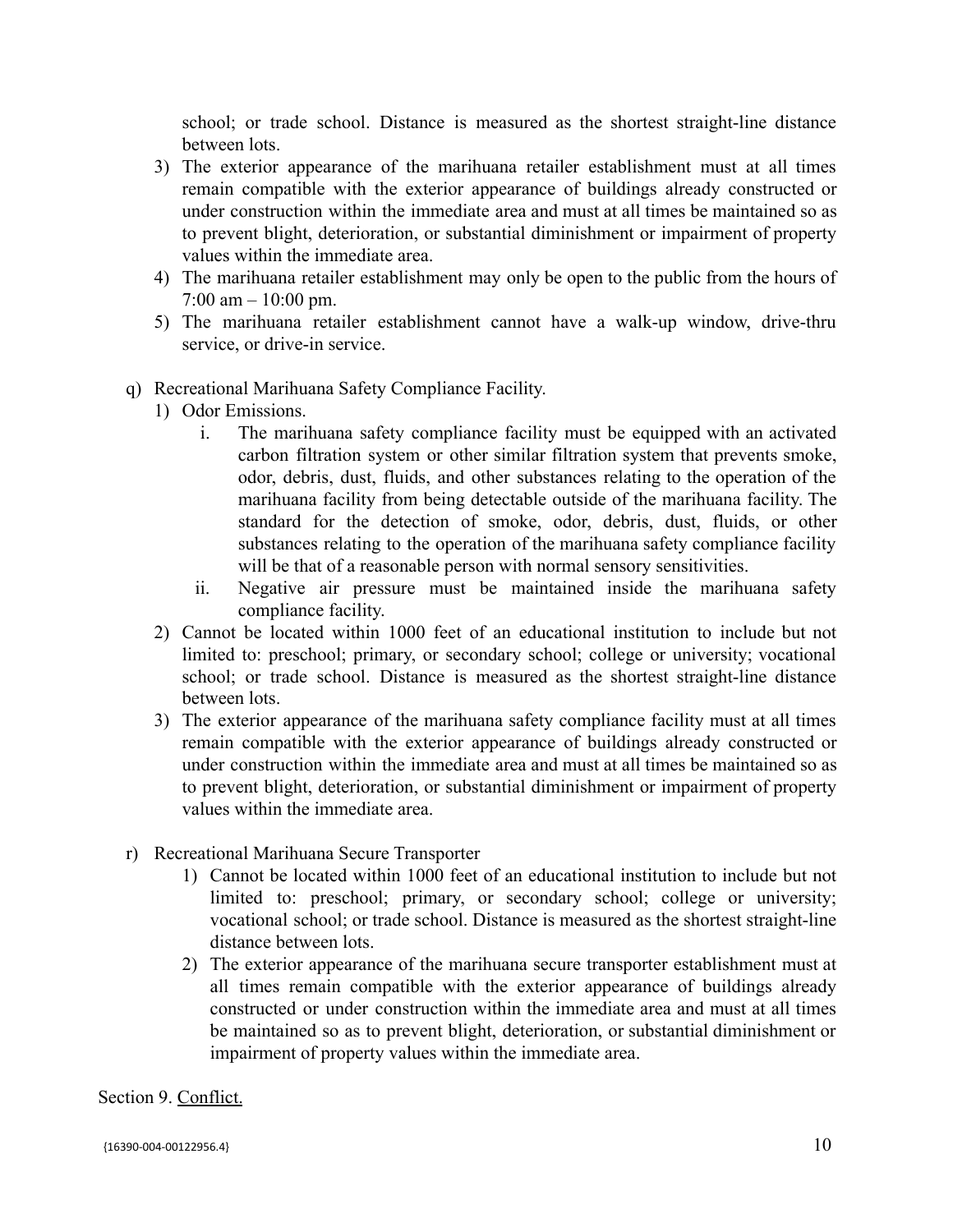- A. Nothing in this Ordinance is to be construed to conflict with existing City ordinances except as otherwise stated herein.
- B. Nothing in this Ordinance is to be construed to conflict with the law of the State of Michigan.

Section 10. Repealer.

- A. All zoning ordinances or parts of zoning ordinances in conflict with this Ordinance are hereby repealed to the extent of any such conflict.
- B. Chapter 15A of the Zoning Ordinance for the City of Station is repealed in its entirety.
- C. Chapter 15B of the Zoning Ordinance for the City of Station is repealed in its entirety.

Section 11. Savings Clause. The provisions of this Ordinance are severable. If any part of this Ordinance is declared void or inoperable for any reason by a court of competent jurisdiction, such declaration does not void any or render inoperable other part or portion of this Ordinance.

Section 12. Effective Date. This Ordinance shall become effective 10 days following its publication in the manner required by law.

YEAS: Corwin, Kuhn, Basom, Mazzola, Miel.

NAYS: Holloway.

ABSENT/ABSTAIN: None.

ORDINANCE DECLARED ADOPTED.

Lori Williams City of Stanton Mayor

 $\mathcal{L}_\text{max}$  , where  $\mathcal{L}_\text{max}$  and  $\mathcal{L}_\text{max}$  and  $\mathcal{L}_\text{max}$ 

 $\mathcal{L}_\text{max}$  , where  $\mathcal{L}_\text{max}$  and  $\mathcal{L}_\text{max}$  and  $\mathcal{L}_\text{max}$ 

Rachael Coffey City Clerk

## **CERTIFICATION**